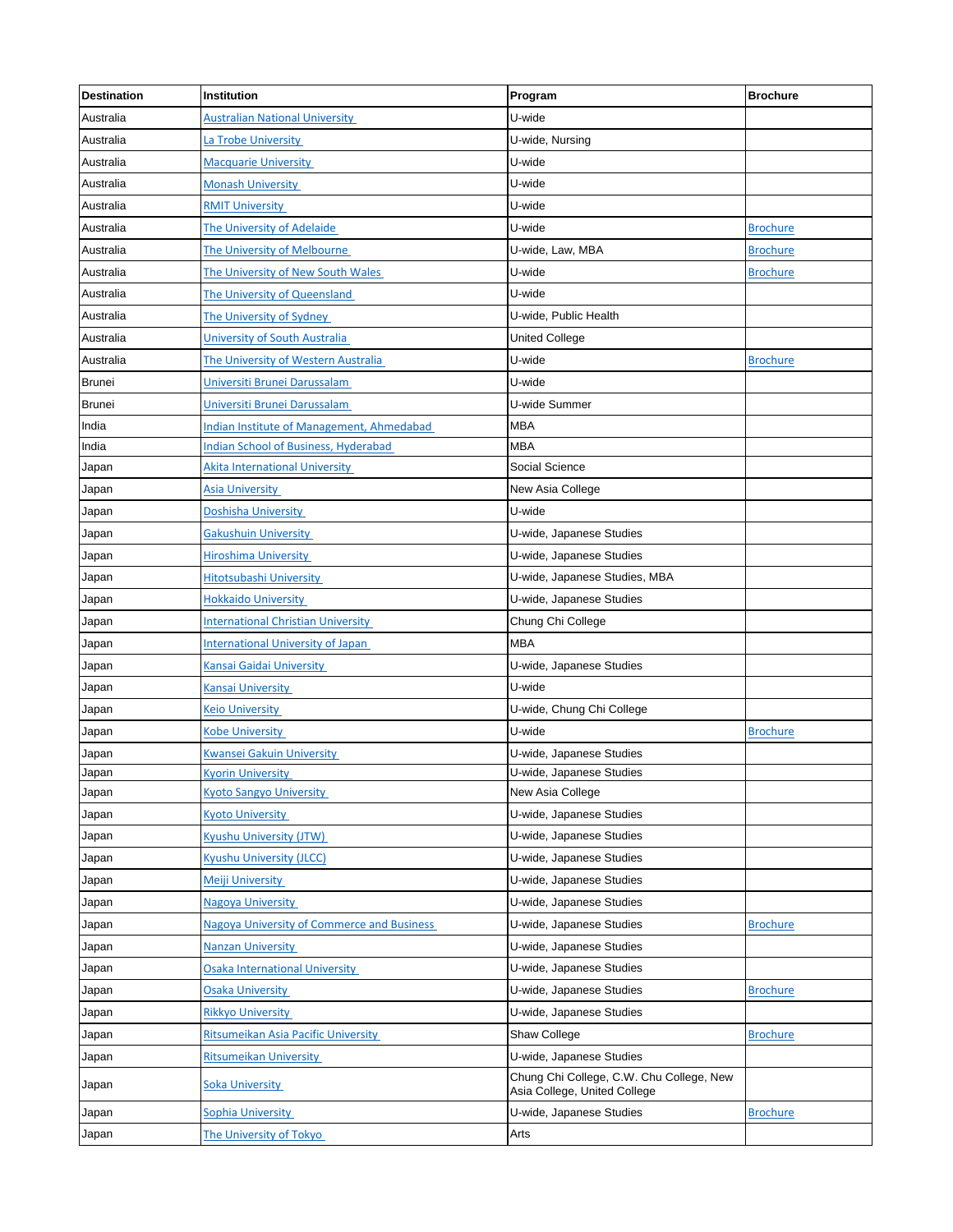| <b>Destination</b> | Institution                                        | Program                                                                                                                               | <b>Brochure</b> |
|--------------------|----------------------------------------------------|---------------------------------------------------------------------------------------------------------------------------------------|-----------------|
| Japan              | Tokyo Gakugei University                           | U-wide, Japanese Studies                                                                                                              |                 |
| Japan              | <b>Tokyo University of Foreign Studies</b>         | U-wide, Japanese Studies                                                                                                              |                 |
| Japan              | University of Tsukuba                              | U-wide, Japanese Studies                                                                                                              |                 |
| Japan              | <b>Waseda University</b>                           | U-wide, GPA, JLM, MBA                                                                                                                 |                 |
| Korea              | <b>Ewha Womans University</b>                      | U-wide, New Asia College                                                                                                              |                 |
| Korea              | <b>Hallym University</b>                           | JLM                                                                                                                                   |                 |
| Korea              | <b>Hanyang University</b>                          | U-wide                                                                                                                                | <b>Brochure</b> |
| Korea              | <b>Hanyang University</b>                          | U-wide Summer                                                                                                                         |                 |
| Korea              | <b>Korea University</b>                            | U-wide, BBA, Wu Yee Sun College                                                                                                       |                 |
| Korea              | <b>Korea University</b>                            | U-wide Summer                                                                                                                         |                 |
| Korea              | Pohang University of Science and Technology        | U-wide                                                                                                                                |                 |
| Korea              | <b>Pusan National University</b>                   | U-wide                                                                                                                                | <b>Brochure</b> |
| Korea              | <b>Seoul National University</b>                   | U-wide                                                                                                                                |                 |
| Korea              | Sungkyunkwan University                            | BBA, Medicine, United College                                                                                                         |                 |
| Korea              | Sungkyunkwan University                            | U-wide Summer                                                                                                                         |                 |
| Korea              | University of Seoul                                | Shaw College                                                                                                                          |                 |
| Korea              | <b>Yonsei University</b>                           | U-wide, BBA, MBA                                                                                                                      |                 |
| Mainland           | <b>Beijing Normal University</b>                   | New Asia College                                                                                                                      |                 |
| Mainland           | <b>Beijing Sport University</b>                    | Sports Science and Physical Education                                                                                                 |                 |
| Mainland           | <b>China Europe International Business School</b>  | <b>MBA</b>                                                                                                                            |                 |
| Mainland           | <b>China Foreign Affairs University</b>            | Chung Chi College                                                                                                                     |                 |
| Mainland           | East China University of Political Science and Law | Law                                                                                                                                   |                 |
| Mainland           | <b>Fudan University</b>                            | U-wide, Physics, MBA                                                                                                                  |                 |
| Mainland           | <b>Henan University</b>                            | Divinity School of Chung Chi College                                                                                                  |                 |
| Mainland           | <b>Nanjing University</b>                          | U-wide                                                                                                                                |                 |
| Mainland           | <b>Peking University</b>                           | U-wide, S.H. Ho College, BBA, Law, MBA                                                                                                |                 |
| Mainland           | Shanghai Jiao Tong University                      | U-wide, BBA, Science, MBA                                                                                                             |                 |
| Mainland           | Shanghai University of Finance and Economics       | PAC                                                                                                                                   |                 |
| Mainland           | <b>Tsinghua University</b>                         | U-wide, MBA                                                                                                                           |                 |
| Mainland           | <b>Wuhan University</b>                            | Chung Chi College                                                                                                                     |                 |
| Mainland           | Xi'an Jiaotong University                          | U-wide                                                                                                                                |                 |
| Mainland           | <b>Zhejiang University</b>                         | U-wide                                                                                                                                |                 |
| Malaysia           | University of Malaya                               | U-wide                                                                                                                                | <b>Brochure</b> |
| New Zealand        | The University of Auckland                         | U-wide, Global Studies, Law                                                                                                           | <b>Brochure</b> |
| New Zealand        | <b>University of Otago</b>                         | U-wide, BBA                                                                                                                           |                 |
| New Zealand        | The University of Waikato                          | U-wide                                                                                                                                |                 |
| Singapore          | <b>Nanyang Technological University</b>            | U-wide, Engineering, Sports Science and<br><b>Physical Education</b>                                                                  |                 |
| Singapore          | <b>Nanyang Technological University</b>            | U-wide Summer                                                                                                                         |                 |
| Singapore          | <b>National University of Singapore</b>            | U-wide, Architecture, Arts, Social Sciences,<br>Chemistry, Engineering, Global Studies, Hotel Brochure<br>and Tourism Management, MBA |                 |
| Singapore          | <b>Singapore Management University</b>             | <b>BBA</b>                                                                                                                            |                 |
| Singapore          | Singapore University of Technology and Design      | U-wide                                                                                                                                |                 |
| Taiwan             | <b>Asia University</b>                             | U-wide Summer                                                                                                                         |                 |
| Taiwan             | <b>Chang Jung Christian University</b>             | Divinity School of Chung Chi College                                                                                                  |                 |
| Taiwan             | <b>National Central University</b>                 | U-wide                                                                                                                                |                 |
| Taiwan             | <b>National Chengchi University</b>                | BBA, JLM, MBA                                                                                                                         |                 |